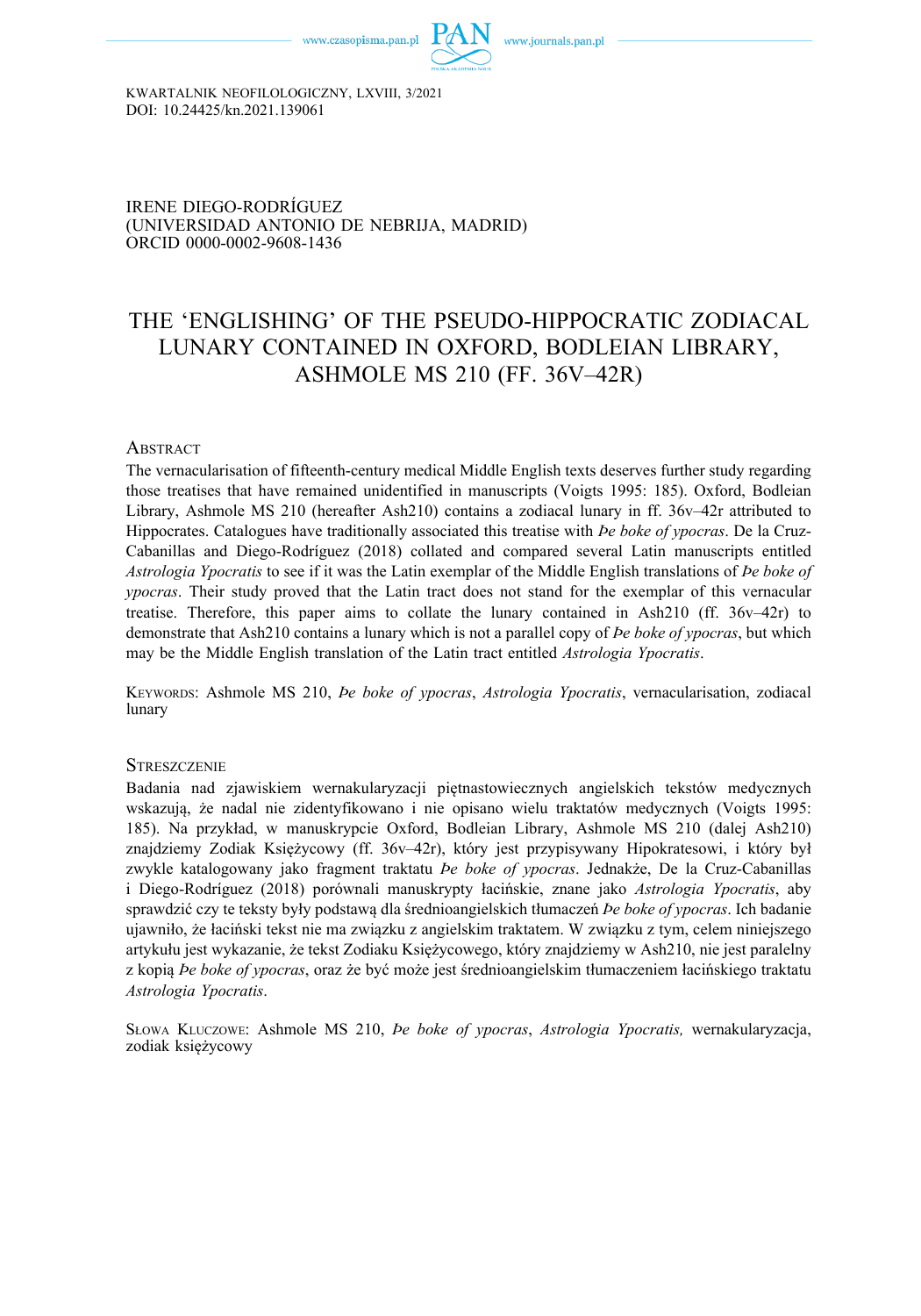

## INTRODUCTION

Hippocratic medical treatises represent one of the earliest examples of scientific writing (Siraisi 1990: 1), and they constitute the first collection of scientific texts inherited from Antiquity (López-Pérez 1987: 253). The Hippocratic Corpus comprises about sixty medical works written between 430 and 330 B.C. that vary widely in length, content and style. Despite other distinguishing formal and stylistic features, the Hippocratic Corpus shows two fundamental perceivable characteristics: its treatises were written in Ionic dialect and they are all closely related to medicine (Potter 1988: 37). The conception of medicine represented in the collection needs to be understood together with the idea of *physics*, which is responsible for the assumption that man was a microcosm of the universe (Alby 2004: 5). According to this idea, man comprises four humours or bodily fluids (black bile, yellow bile, blood and phlegm), which reflect the four cosmological elements (fire, air, water, earth). It is therefore essential for the physician to acquire a great knowledge of both, since a good combination of the humours stands for health, whereas a bad balance causes disease (Ibou-Zahir 2010: 181).

Nowadays, "Hippocrates is no longer assumed to be the repository of all medical wisdom" (Lloyd 1978: 9). However, "in the annals of medieval medical as well as cultural history the name and the authority of Hippocrates of Cos knows no rival" (Kibre 1977: 1). The Hippocratic Corpus reached the West at the beginning of the Middle Ages, when it was translated from Greek and Arabic sources into Latin and afterwards, during the late medieval period, when it was translated into different European vernaculars. The extensive circulation of Hippocratic writings during the medieval period originated the appearance of several works inaccurately attributed to Hippocrates, a fact that contaminated the Corpus with spurious treatises. They were clearly "fabrications of the Middle Ages" and have been usually referred to as the "medieval Hippocratic collection" (Kibre 1945: 371). In this sense, it is possible to assert that some of the medieval "Hippocratic writings are Hippocratic in the sense that our medieval manuscripts and printed editions routinely label them of Hippocrates" (Potter 1988: 13).

This fact has undoubtedly encouraged arduous research in the last decades (see Robbins 1966; Pahta Taavitsainen 1995; Tavormina 2009; Minnis 2010) in order to establish reliable criteria to distinguish those authentic Hippocratic treatises from the non-genuine ones. The existing controversy that surrounds the authenticity of the works ascribed to Hippocrates has come to be called the "Hippocratic question" (Craik 2015: xxi). Nevertheless, the present investigation will not enter the core debate on the authenticity of Hippocratic writings. I aim to study one specific treatise that widely circulated during the Middle Ages in Britain written in Middle English, which modern scholars have "entirely rejected and omitted from the Hippocratic Corpus", although it was "unquestioned by medieval physicians" (Kibre 1945: 400): *Astrologia Ypocratis* in Latin and *Þe boke of ypocras* in English. It is a tract on astrological medicine which deals with "the incidence and course of diseases and their treatment, as well as the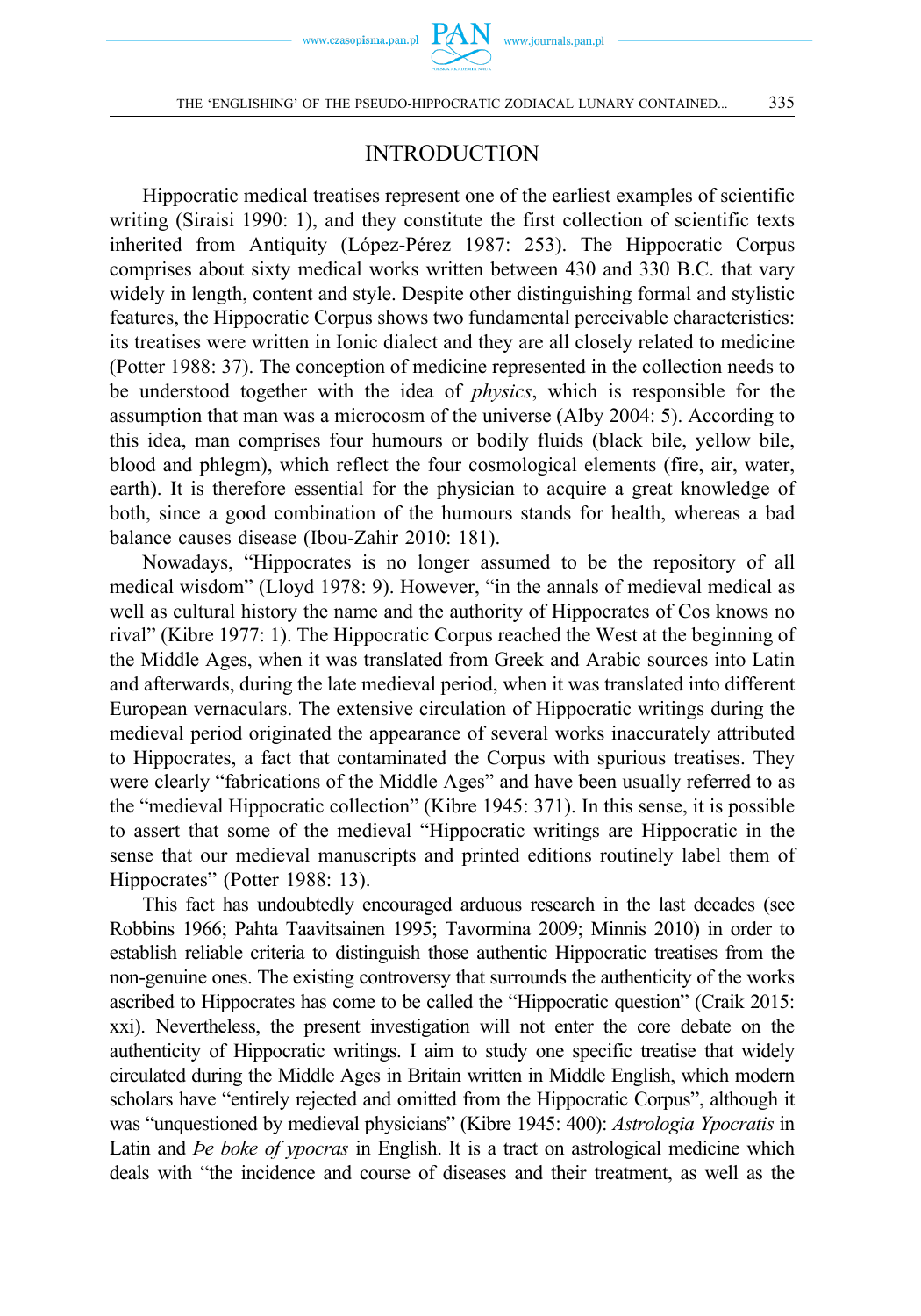

www.journals.pan.pl

imminence of death, according to the phases of the moon in the twelve Signs of the Zodiac" (Kibre 1977: 94).

Hippocrates reflects the importance of medicine and astrology in his work *De Aeribus, Aquis et Locis*: "astronomy plays a very important part in medicine since the changes of the seasons produce changes in the mechanism of the body" (Chadwick, Mann 1950: 91). This sentence can easily be misinterpreted since there are no references to the zodiac signs and astrological medicine in the *Corpus Hippocraticum*. Hippocrates emphasised the importance of the seasons and weather, two key elements of meteorological medicine, and he intended to "clarificar la influencia del clima sobre el hombre" (Capel 19989: 79).

Regarding the relationship established between astrology and medicine, it is possible to assert that "Astrology found its culmination in medieval Medicine" (Taavitsainen 1988: 91), when the belief that each of the twelve parts in which the body was divided was ruled by a zodiacal sign spread in western Europe (see Figure 1). The widespread credence that "the planets, together with the sun and the moon and the signs of the Zodiac, exerted thorough power and governed the different organs and parts of human anatomy" extensively circulated throughout the Middle Ages (Diego-Rodríguez 2018: 125). The body was divided into twelve houses, and since there are twelve zodiac signs, each one played a determining and crucial role ruling the different extremities. The connection of each sign with particular organs and limbs is closely related to the animals associated to them, and constructed "upon the idea of shared virtues or characteristics" (Rawcliffe 1995: 86). Scorpio is linked to the genital organs, because the power and strength of scorpions is located in their tail; Leo is represented by a lion whose vigour is to be found in the heart and as a result, it is connected to the chest. It was assumed that the Moon "had a negative influence on the part of the body in whose sign it was" (Taavitsainen 1994: 289). Thus, physicians advised people to "abstain from phlebotomy, medical treatment, or operating on that particular part", if the prognostic lunary suggested to do so (*ibidem*: 290). Astrological considerations were therefore taken into account regarding diagnosis, prognosis and therapy. This knowledge promoted a specific writing called *zodiacal lunary*, defined as "a perpetual prognostication according to the moon's passage in the zodiac" (*ibidem*: 288).

Consequently, it is possible to find a large number of medieval manuscripts containing prognostic treatises where this material relating to astrological medicine was gathered. One of these late Middle English prognostic treatises written is Middle English is *Þe boke of ypocras*, a fifteenth-century zodiacal lunary which "depends upon the moon's successive ascendancy in each of the twelve zodiacal signs, from Aries to Pisces"<sup>1</sup> (Means 1992: 379) and which "techith for to knowe by planette Sykenesse lyfe & deth", and urges the leech to "take kepe of þe mon" (GUL, Hunter MS 513, f. 98r).

<sup>&</sup>lt;sup>1</sup> It is what Means (1992: 382) calls a sign – or month – type of zodical lunary as it focuses "on medical and phlebotomy prognostics" with "an obvious connection due to melothesia and the govenance by signs of parts of the body".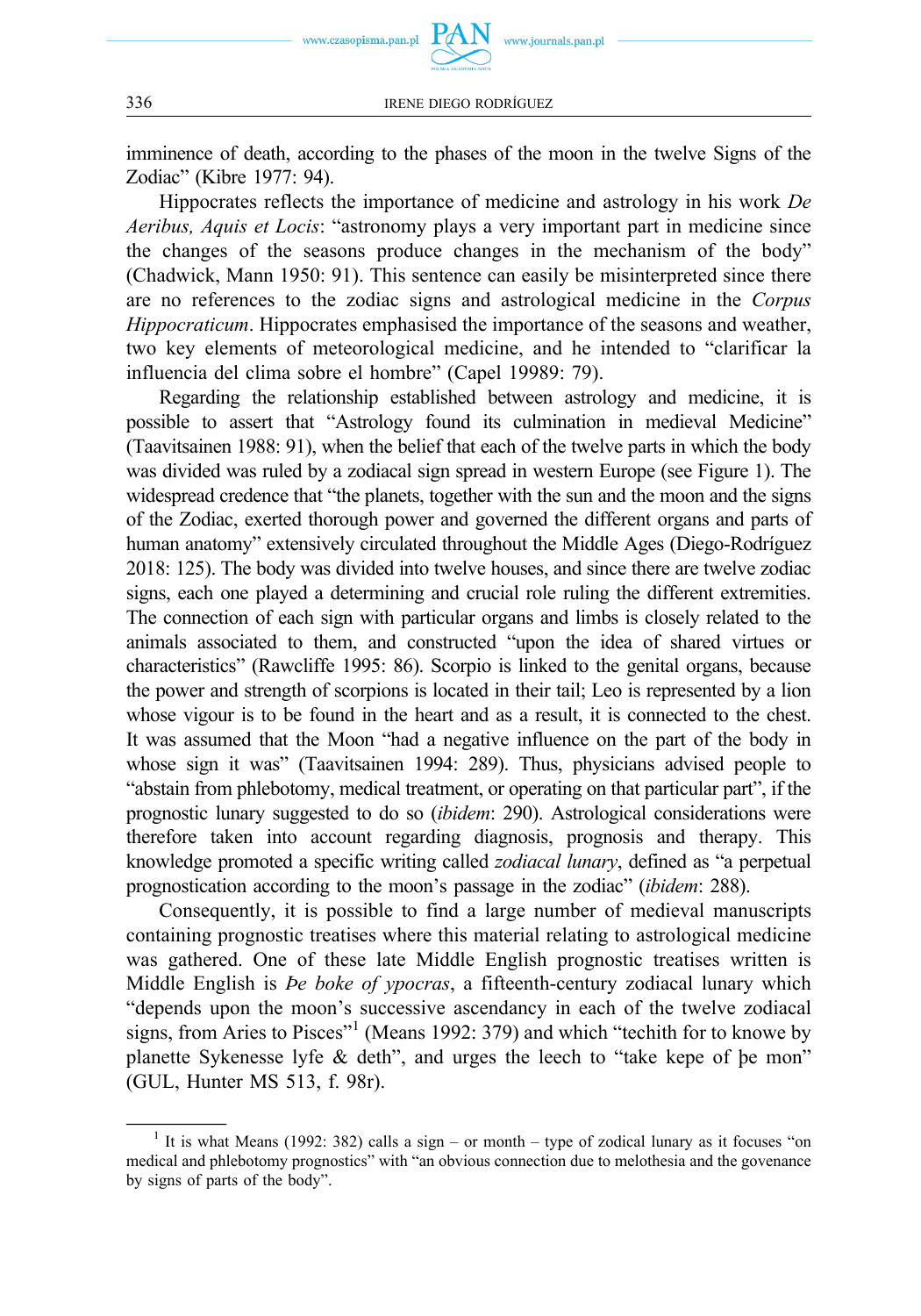



Figure 1. The Zodiac Man (British Library, Egerton MS 2572, f. 50v)

## *ÞE BOKE OF YPOCRAS* VS ASH210 (FF. 36V–42R)

*Þe boke of ypocras* always appears incorporated into medical codices which contain more extensive and relevant works and therefore, the focus tends to be on these pertinent lengthy texts (Voigts 1994: 123). The position of astrology during the Middle Ages could be described as interdisciplinary, in the sense that it was connected to many other different areas such as medicine, theology, physiognomy or herbology (Means 1992: 370). This fact implies that it was frequent that astrological treatises were inserted aimlessly into other works, which explains why they have been overlooked so far. It is also common that some manuscripts fail in the distinction of one work from another, as they appear one after another in such a way that there is no clear division between texts (*ibidem*: 370). This also explains why they have remained comparatively unknown, and the only way to identify parallel copies is by consulting different catalogues and checking the original medical manuscripts (Taavitsainen 1987: 20). An important hindrance is the fact that even specialised catalogues are rarely comprehensive and do not include cross-references to other catalogues (Kibre 1977, 1978; Voigts, Kurtz 2000), which makes the identification of parallel texts an arduous task and, consequently, their edition and study.

The second obstacle to overcome is the fact that the treatise under consideration appears associated to or receives a wide variety of titles, and it is attributed within its title not only to Hippocrates, but also to other well-known physicians. The fact that copies of the treatise occur under different names in catalogues makes the information they provided sometimes unreliable. The two most common problems with catalogue entries are: a) authors do not properly identify the works contained within a manuscript, b) they rubricate the works unvaryingly. This is explained by Means (1992: 368–369):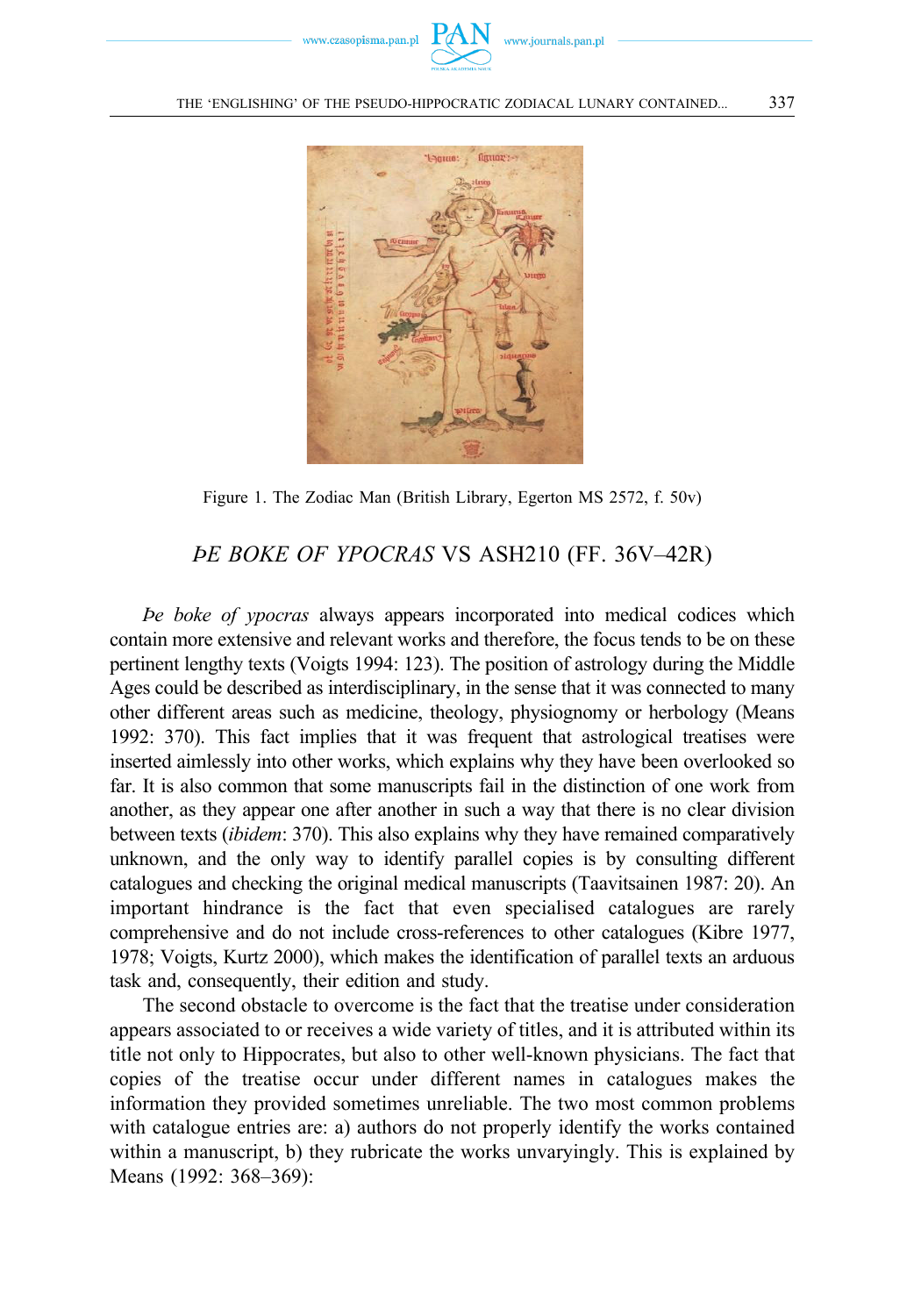While Latin titles (…) generally assume some implications about form, those in Middle English may not. This is due no doubt to initial uncertainties about what these titles actually mean in Latin, but it may also be the result of confusion arising from intermediary Anglo-Norman titles. I have counted over fifty different generic works; most are never used consistently, and many have no reference at all to definition of form or subject matter (Means 1992: 368–369).

Consequently, tracing a brief text, which does not always appear in catalogues, and when it does appear, it is almost never entitled in the same way, undoubtedly entails a great difficulty for the researcher who aims to localise it and identify its parallel copies. The first step is to embark on a complex and long voyage through all the available and accessible catalogues traversing and facing all the difficulties of the lack of cross-references among them in order to establish and bring up to light these non-existing connections. What is more, it is a very brief tract on astrological medicine, and this brevity is sometimes responsible for the fact that it is not even mentioned in catalogues, which makes the direct examination of manuscripts an essential step in this research.

The first manuscript witness containing *Þe boke of ypocras* was Glasgow University Library, Hunter MS 513 (hereafter H513). Therefore, H513 will be taken the prototype in this research. The following sources have been used in order to obtain information about H513 and its zodiacal lunary: Young and Aitken (1908), Cross (2004), and University of Glasgow Special Collections Website<sup>2</sup>.

The result of this complex inquiry leads to the elaboration of a closed list of manuscripts containing *Þe boke of ypocras* as it has never been offered before. This new index is made of thirteen fifteenth-century complete parallel copies and three sixteenth-century parallel ones:

- 1. Cambridge, Gonville & Caius College MS 336/725 (ff. 102v105r);
- 2. Cambridge, Gonville & Caius College MS 457/395 (ff. 77v78v);
- 3. Cambridge, Trinity College MS 1404 (ff. 6v10r);
- 4. Cambridge, Trinity College MS R.14.52 (ff. 143r145r);
- 5. Durham, Durham University Library Cosin MS V.IV.7 (ff. 2r5v);
- 6. Glasgow University Library, Hunter MS 513 (ff. 98r104r);
- 7. London, British Library, Additional MS 12195 (ff. 185r190v);
- 8. London, British Library, Harley MS 1736 (ff. 232r234v);
- 9. London, British Library, Harley MS 2378 (ff. 7r11v);
- 10. London, British Library, Sloane MS 340 (ff. 75v78v & 81r);
- 11. London, British Library, Sloane MS 73 (ff. 128r131r);
- 12. London, Royal College of Physicians MS 384 (ff. 85r86r);
- 13. London, Wellcome MS 7117 (ff. 92r94v);
- 14. Oxford, Bodleian Library, Ashmole MS 393 (ff. 32r32v);

<sup>&</sup>lt;sup>2</sup> A detailed list of all the manuscript catalogues, reference books and online resources used in order to compose a closed list of manuscripts containing *Þe boke of ypocras* is offered as an appendix.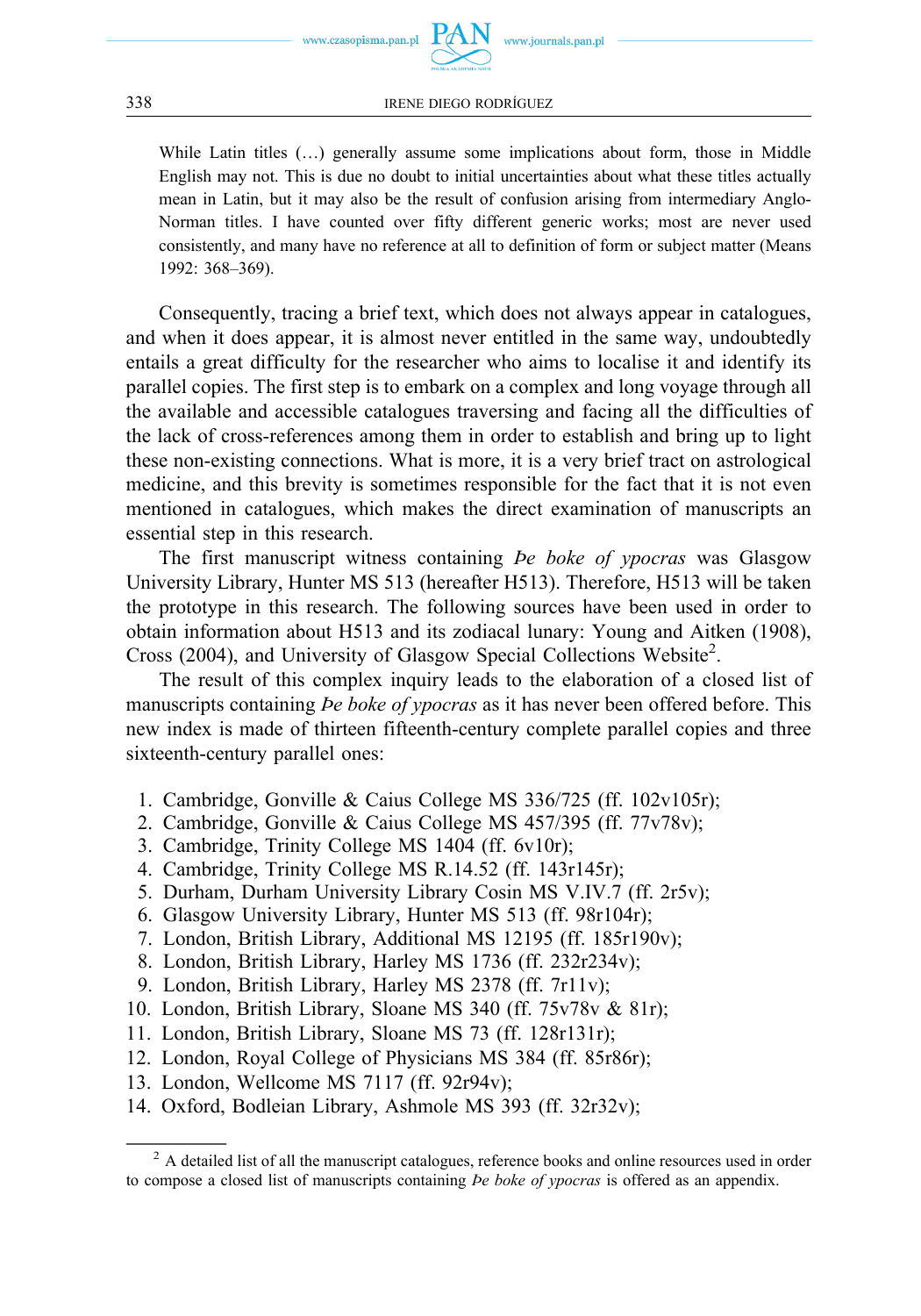

15. Oxford, Bodleian Library, Ashmole MS 1405 (pp. 139–147); 16. Oxford, Bodleian Library, Selden Supra MS 73 (ff. 19r21r).

In the sources and catalogues used in order to make the complete index of manuscripts containing the *Þe boke of ypocras*, there is a manuscript constantly mentioned as a parallel copy. However, since the very first moment I directly examined the manuscripts, I have disregarded it from the corpus of manuscripts containing *Þe boke of ypocras*: Ash210. Means (1992: 383) mentions different folios from Ash210: "BoldL MSS. Ashmole 210 (pt. 2), ff. 1621, 2525v, 36v42". Kibre (1977: 170) named the same last folios as Means: "Oxford, Bodleian Library, Ashmole 210 (ff. 36v42r)", which coincides with what Keiser (1998: 3779) states: "MSS. 1, Bodl 6678 (Ashmole 210), ff. 36b42a (15 cent)". Finally, Eldredge points to the fact that "The text translates the anonymous Latin translation of Pseudo-Hippocrates' De medicina astrologica" (Eldredge 1992: 10):

f. 36v

As sayeth ypocras best of phesicions who knowiþ by astronomy þat no man shuld put hym selfe into þe hondys of an vnkonnyng leche that knowiþ not in astronomy and I lokyd in a boke of ipocras and I founde ry3t grete and good knowlych and necessary to al phesicions in thys sayde boke sayeth ypocras loke whan the moon hath ful his lyght … f. 42

… and drangk water and schal hauer payne in his yees and schal schak with an agwe of cold and after with hete inwardly and it shalbe necessary for hym to be lete blode and if fortune behold hyr … et sinanter morietur et sufficit explicit liber ypocratis de naturis signorum iuxta presentia lune et aspectus aliorum planetarum ad ipsam insignis variis existencium.

Zodiacal lunary spelling out the medical implications of the moon's position. The correct order of folios is  $36v$ ,  $37$ ,  $3940$ ,  $38$ ,  $34$  (= [22] above], 4142. The text translates the anonymous Latin translation of Pseudo-Hippocrates' *De medicina astrologica* (cf. Thorndike 1944).

## METHODOLOGY

For the present study, the zodiacal lunaries contained in H513 (ff. 98r104r) and Ash210 (ff. 36v42r) have been transcribed and collated, in order to study the similarities and differences between them.

Afterwards, Thorndike's (1960) methodology will be adopted to study whether the tract in Ash210 is the Middle English translation of *Astrologia Ypocratis*. Thorndike (1960) dealt with the Latin versions, looking for copies and their filiation. She grouped the extant Latin copies of *Astrologia Ypocratis* according to three different translations: 1) William Moeberke's translation from Greek into Latin; 2)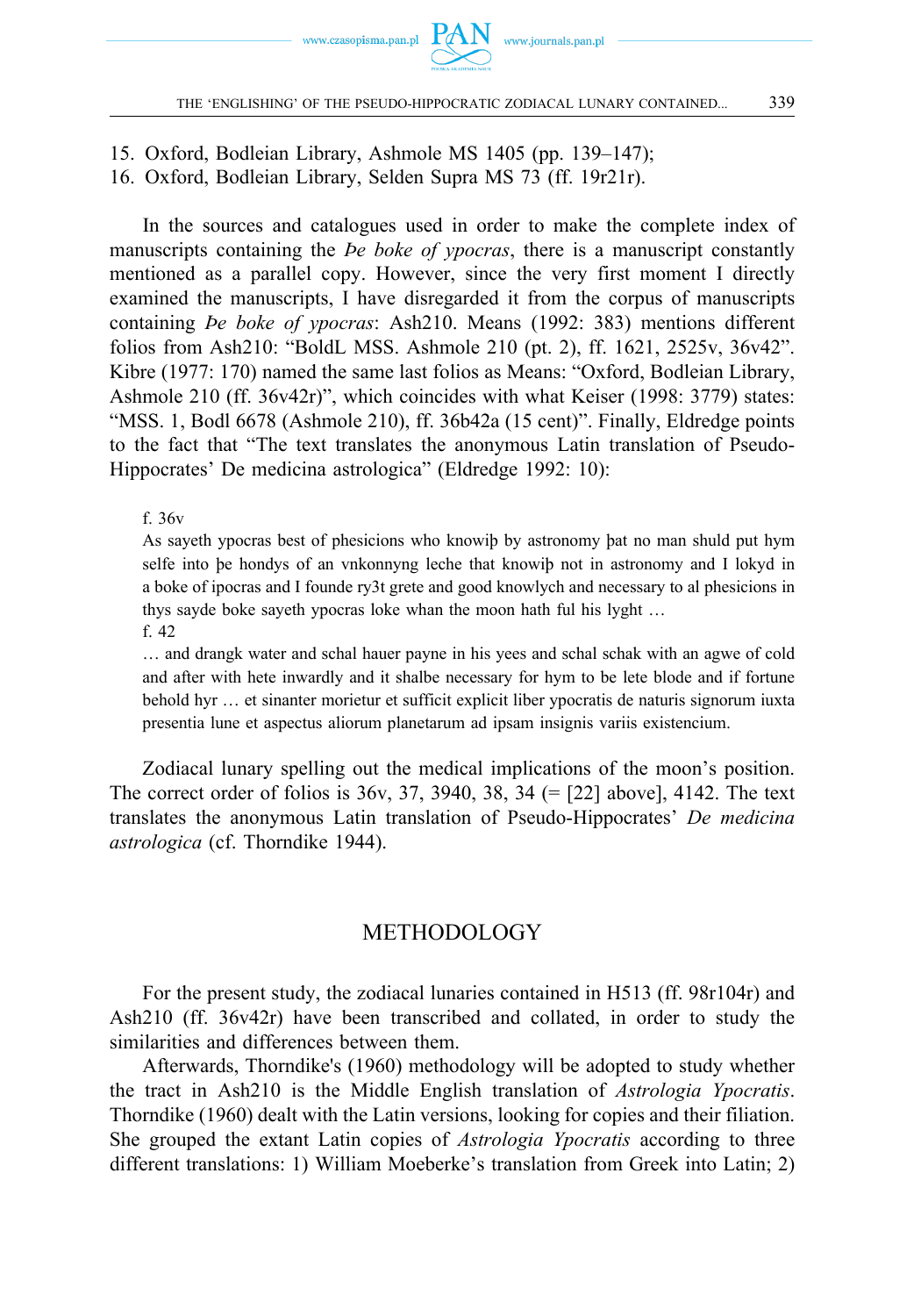

Peter Abano's translation from Greek into Latin; 3) An anonymous translation from Arabic into Latin. In order to carry out this classification, she focused on some specific fragments of the treatises: a) the *incipit* and a following paragraph about physicians behaving like blind people if they do not know Astronomy; b) Taurus and Pisces signs; c) the final part or explicit; d) a passage on the fixed stars (*Stelle fixe*). The Latin manuscripts provided by Thorndike (1960) and Kibre (1977, 1978) have been complemented with some manuscripts that I have directly examined: Gerona, Gerona Cathedral MS 75; Glasgow, Glasgow University Library, MS Hunter 461; Madrid, Biblioteca Nacional MS 3370, MS 10063, MS 17961; Florence, Biblioteca Medicea Laurenziana MS Ashb. 206 and London, British Library, MS Harley 2375. Therefore, this study has a double aim: first, to find out if the English tract in Ash210 is a translation from *Astrologia Ypocratis*; second, to determine whether it is a translation by William Moerbeke, Peter of Abano or an anonymous one from Arabic.

## FINDINGS

The direct examination of Ash210 and its transcription demonstrated that, despite what scholars have remarked in catalogues (Kibre 1977; Keiser 1988; Eldredge 1992; Means 1992), it does not contain a parallel copy of *Þe boke of ypocras*. They are two different treatises (Table 1). Both open with the attribution of the text to Hippocrates. This attribution aims to "persuade their readers to trust that there is no reason to doubt the correctness of the doctrine" (Pahta and Taavitsainen 1995: 98). However, Ash210 uses a concrete formula of attribution which consists of a verb denoting saying: "As sayeth ypocras" (f. 36v). It continues highlighting the importance that knowing astronomy<sup>3</sup> has for the physician. On the other hand, *be boke of ypocras* explains its purpose: to indoctrinate about the influence of the planets as far as sicknesses and their denouement – life or death – are concerned, as well as to offer a training regarding prescriptions. Their opening passages only resemble in the fact that both encourage physicians to observe the moon thoroughly: "a leche shulde take kepe of þe mon whan he is at þe full" (H513, f. 94r) and "loke whan the moon hath ful his lyght".

<sup>&</sup>lt;sup>3</sup> "In the 'high' Middle Ages authors did not have our distinction between astrology and astronomy. (It is a distinction made by post-Renaissance astronomers and post-Enlightenment historians)" (French 1994: 33). Moreover, writers used both terms interchangeably, "only using them in the modern sense when speaking of the two complementary aspects – theoretical and practical – of the same science of stars" (Page 2002: 7). Therefore, the distinction was blurred during the Middle Ages (Pedersen 1978: 304).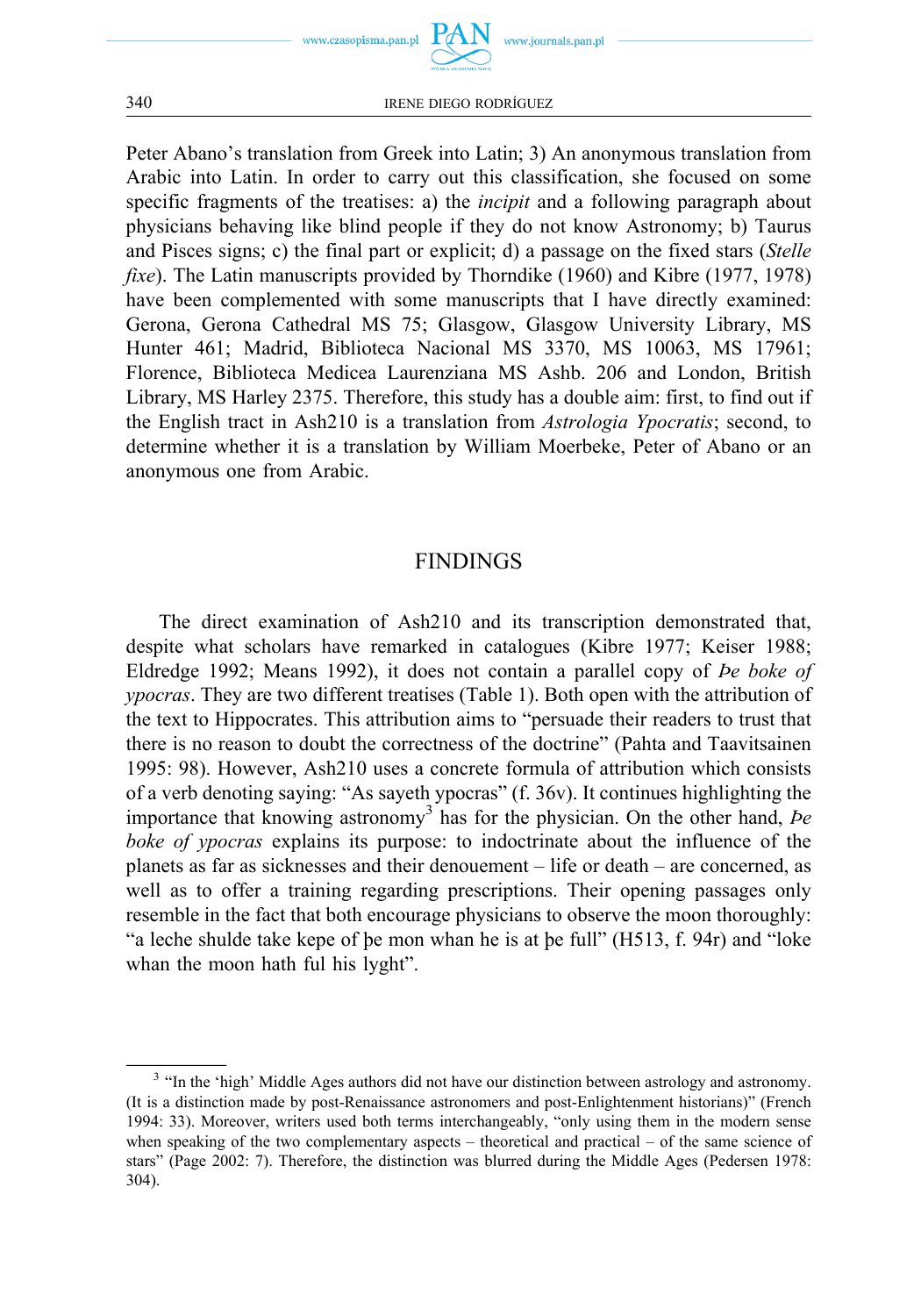Table 1. Opening passages of the zodiacal lunaries contained in H513 and Ahs210

| $H513$ (f. 94r)                                            | Ash210 (f. 36v)                           |  |
|------------------------------------------------------------|-------------------------------------------|--|
| This is the boke of ypocras in this boke he techith for to | As sayeth ypocras best of phesicions.     |  |
| knowe by planette Sykenesse lyfe & deth and the            | who knowib by astronomy bat no man        |  |
| formes therof ffirst seyth ypocras a leche shulde take     | shuld put hymselfe into be hondys of an   |  |
| kepe of be mon whan he is at be full ban wexith blode      | vnkonnyng leche that knowib not in        |  |
| mary brayn & oper vmerus be which beth moyst $\&$          | astronomy and j lokyd in a boke of        |  |
| colde moist & hote bat sike kenesse colde & drye or        | ipocras and j founde ry3t grete and       |  |
| hote & drye Sewe the cowrs of be mone wherefore            | good knowlych and necessary to al         |  |
| whan bou takyst cure be hit fisike or els of surgery /     | phesicions in thys sayde boke sayeth      |  |
| take kepe of be mone & of be tyme whan be sikenesse        | ypocras loke whan the moon hath ful       |  |
| toke $\&$ began first $\&$ in what signe is ban a sample   | his lyght $\&$ as the lyght growes in the |  |
| y shall shewe be be al be xij signes euerych be hemsilfe   | moon so growith blode                     |  |

Afterwards, both treatises provide an overview of each of the twelve signs of the Zodiac from this medical astrological perspective. This first sign to be Aries and the last one Pisces. H153 defines Aries according to its prime qualities and anthropomorphic characteristic and both, H513 and Ash210 associate the sign with the planets which share the same qualities and also to the specific part of the body where the disease is likely to appear. However, the lexicon and structures are completely different (see Table 2):

Table 2. The sign of Aries

| $H513$ (f. 94r)                                                                                                                                                                                                                                                                                                                | Ash $210$ (f. 36v)                                                                                                                                                               |
|--------------------------------------------------------------------------------------------------------------------------------------------------------------------------------------------------------------------------------------------------------------------------------------------------------------------------------|----------------------------------------------------------------------------------------------------------------------------------------------------------------------------------|
| whan be mone is in a signe callid Aries on<br>englissh a Ramme bis signe hath a man be hed be<br>chyn / bis signe is kynde of fyre hote $\&$ drye<br>colerike wherefore for whan bat a planet bat<br>hyght Mars or els be sonne be which be hote $\&$<br>drye os by sykenesse moste nedis be in be hed of<br>hete & of feueres | When any infirmyte to any man comyth<br>when the moon is in the signe of Aries with<br>these too planetts mars or sol he hath grete<br>sekenes in the hed by cause of grete hete |

The same happens with the ending of the treatises. Middle English versions of *Þe boke of ypocras* contain a brief text related to sores right after the sign of Pisces. It advises the reader regarding a general rule to recognise the different kinds of abscesses, and to know their connection to different parts of the body in order to apply a treatment:

143 \*For to knowe of all maner soris within and withowte

144 and of what complexion / they be knowe be þis rule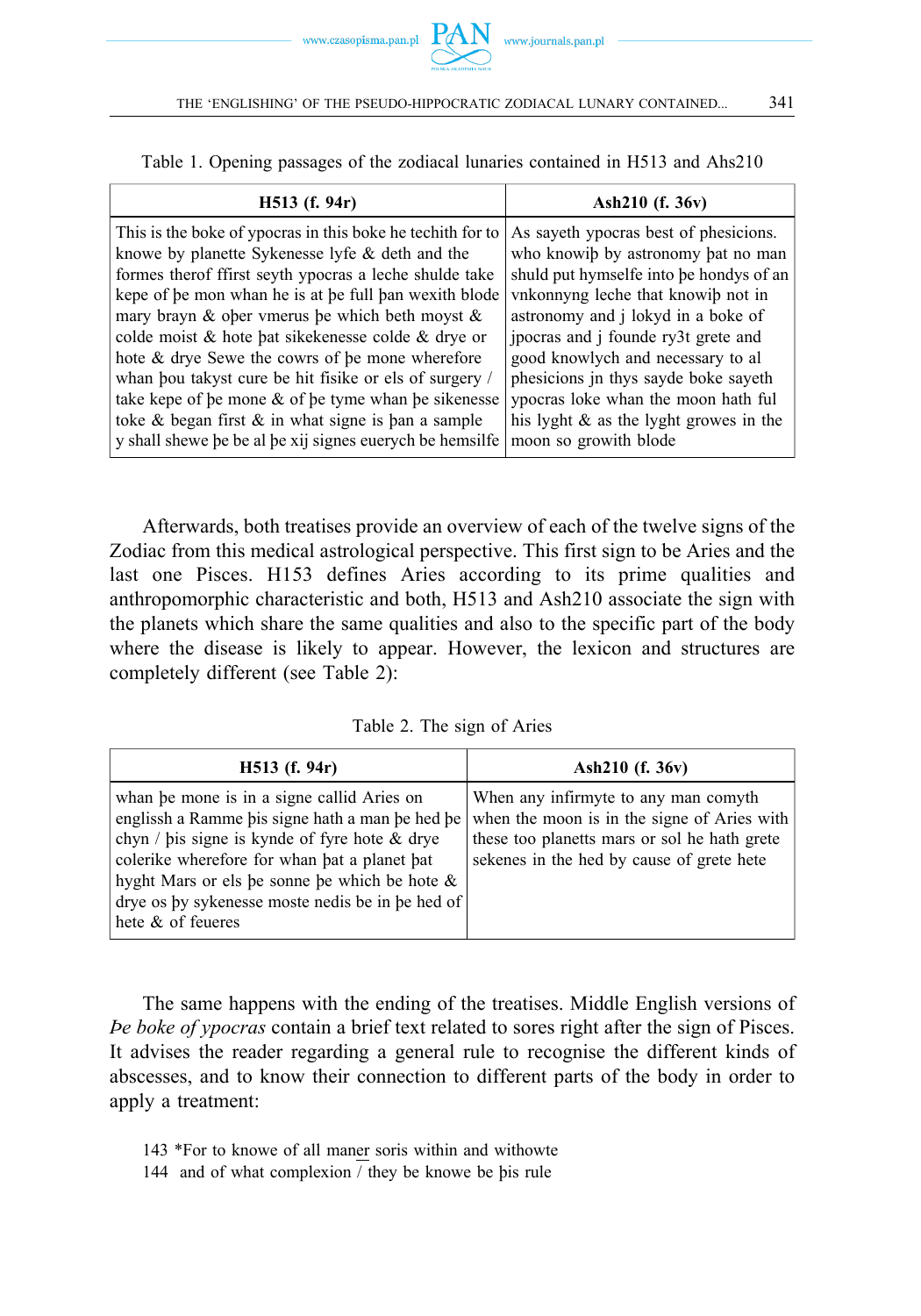

www.journals.pan.pl



### 342 IRENE DIEGO RODRÍGUEZ

145 if þou se a sore or apostyme þat is withoute and of what 146 party þat þey be in þe body, ffirst take kepe of þe colour if hit 147 be rede and nessh in felyng he is gendred of evell blode & 148 if he be hote and moyste his signes beth Gemyny lybra 149 and Aquarius and the planettis is jubiter and mercurij 150 while þe mone is in þis signe with þe planet do no med – 151 syne to no suche sore / \*Iff þe colour of þe sore be rede insight 153 and somwhat harde he is gendred with colde & he is hote 154 & drye his signes beth Aries and leo a Sagittar / his planettis 155 ben Sol and mars while þe mone is in þis signe with 156 þese planettis do no medisyn þerto / \*Iff þer be a sore þat 158 is white or grey or blakyssh if hit be harde he is gendred 159 of coldenesse and drynesse and his signes ben tawrus 160 virgo and Capricornyo his planettis ben Satournus / \*Iff hit 162 be of the chis colour and nessh in felying hit is kynde of 163 fleme gendred of Colde and moystnesse þe signes ben 164 Cancer Scorpyo pisses / his planettis ben Venus and luna 165 þese rulis ben generall for all maner Sorgeons of postu – 166 mus outewarde

These versions conclude by emphasising the professionalism and the accuracy of this translation: "here endith þe boke of ypocras of deth and lyfe translate of Astrolamyors þe best þat euer were founde" (H513 f. 104r). Nevertheless, Ash 210 does not contain this tract on apostemes, and it ends right after the sign of Pisces, with an *explicit* in Latin: "liber ypocratis de naturis signorum iuxta presentia lune et aspectus aliorum planetarum ad ipsam insignis variis existencium" (Ash, f. 42r).

*Þe boke of ypocras*, as well as the tract contained in Ash210, are allegedly a translation from a Greek treatise by Hippocrates, and scholars (Kibre 1945, 1977, 1978; Means 1992) have stated that comes from the Latin treatise entitled *Astrologia Ypocratis*, However, De la Cruz-Cabanillas and Diego-Rodríguez (2018) demonstrated and concluded that there must be a missing exemplar from which all the Middle English versions of *Þe boke of ypocras* derive, as after studying and collating them with Latin exemplars, the expected correlation between both was non-existent. Therefore, it is indispensable to abandon the idea that Middle English versions of *Þe boke of ypocras* are a translation of the Latin tract entitled *Astrologia Ypocratis*. The alternative route to spot the Middle English translation of *Astrologia Ypocratis* has to do with exploring the lunary in Ash210 (ff. 36v42r), taking Eldredge´s note as a point of departure: "the text translates the anonymous Latin translation of Pseudo-Hippocrates' De medicina astrologica" (1992: 10). Therefore, following Thorndike's (1960) methodology, the tract in Ash210 will be collated with the different Latin exemplars of *Astrologia Ypocratis* that I was able to access, in order to see if it derives from any of them.

According to Thorndike (1960), the three Latin versions are clearly different in their *incipits* (see Table 3):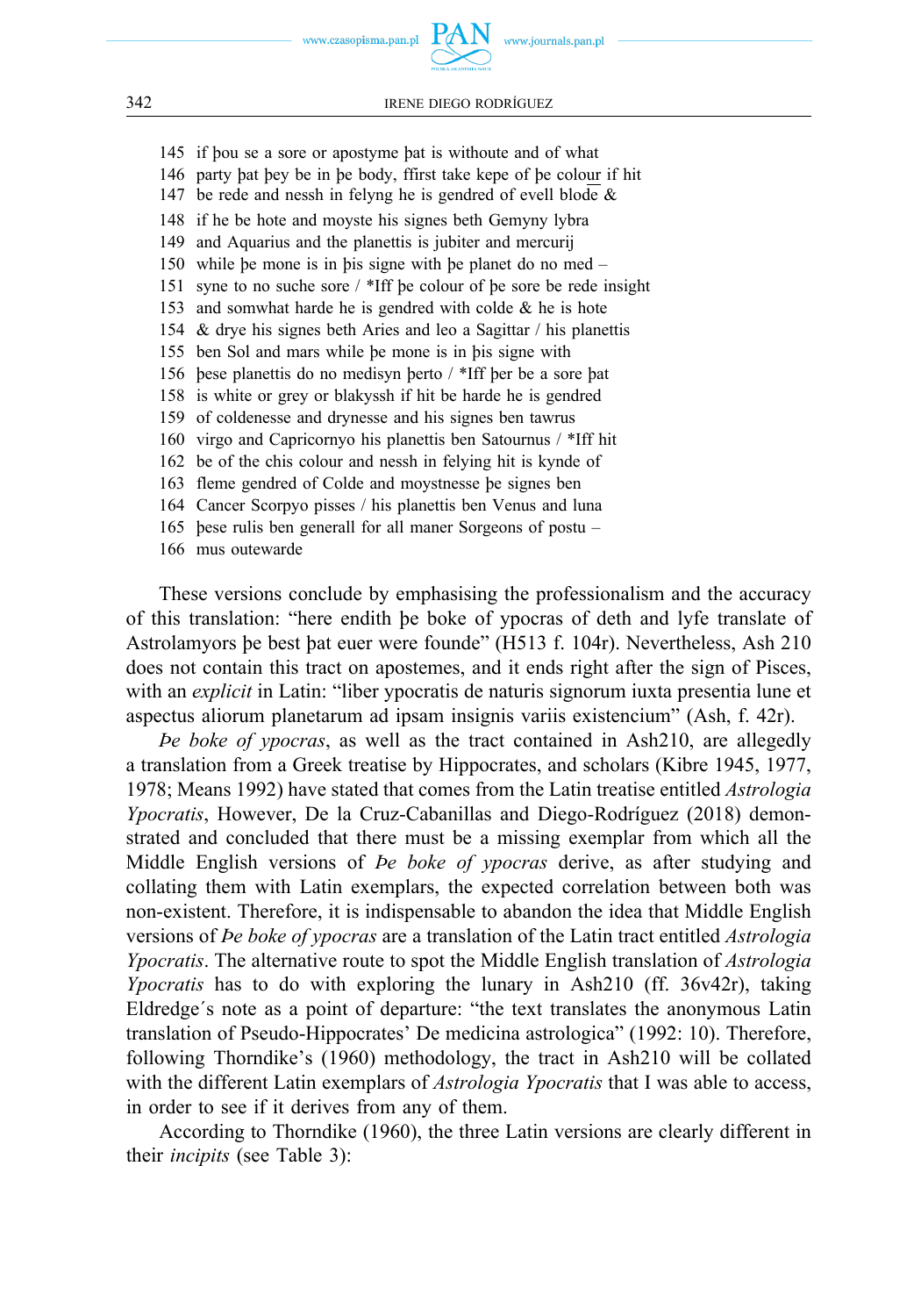

| Moerbeke                                                                                                                                                                                                                                                                                | Peter of Abano                                                                                                                                                                                                                                                  | Arabic anonymous<br>translation                                                                                                                                                                                             |
|-----------------------------------------------------------------------------------------------------------------------------------------------------------------------------------------------------------------------------------------------------------------------------------------|-----------------------------------------------------------------------------------------------------------------------------------------------------------------------------------------------------------------------------------------------------------------|-----------------------------------------------------------------------------------------------------------------------------------------------------------------------------------------------------------------------------|
| Sapientissimus Ypocras,<br>omnium medicorum peritissi-<br>mus ait: Cuiusmodi medicus<br>est qui astronomiam ignorat,<br>nemo quidem in manus illius<br>se committere debet, quia<br>imperfectus est et cecus, et<br>ideo non merito talis medicus<br>reputatur (Thorndike 1960:<br>105) | Cum legerem libros Ypocratis<br>medicorum optimi inveni hunc<br>parvum sed magne utilitatis<br>librum, et valde necesse est<br>omnibus medicis. Qui hunc<br>bene sciverit, sanitatem<br>mortem vel vitam infirmi<br>poterit pronunciare (Thorndike)<br>1960:116 | Dixit Ypocras, qui fuit<br>medicus et magister optimus,<br>Cuiusmodi medicus est qui<br>astronomiam ignorat, nullus<br>homo debet committere se in<br>manus illius, qui non est<br>medicus perfectus (Thorndike<br>1960:113 |

Table 3. Incipits of the different Latin translations

This is the transcription of the *incipit* in Ash210: As sayeth ypocras best of phesicions. who knowiþ / by astronomy þat no man schuld put hymselfe into þe / hondys of an vnkonnyng leche that knowiþ not in astronomy /And I lokyd in a boke of ypocras & I founde ri3t grete /  $\&$  good knowlych  $\&$  necessary to al phesicions. It seems possible just by looking at the opening of the treatise to classify it as a translation from the Arabic anonymous version of *Astrologia Ypocratis*. The Latin "Dixit Ypocras" coincides with "As sayeth ypocras", as well as the way they use to refer to the authority of Hippocrates:" qui fuit medicus et magister optimus" in Latin or "best of phesicions" in Middle English. After, both put the emphasis on a physician who needs to know astronomy. It is important to consider that it is highly unlikely to find "word-for-word" or "sense-for-sense" translations in the Middle Ages. Translators "come close to original compositions" (Taavitsainen, Pahta 2004: 13), and they often adapt their exemplars, that is why the rest of the Latin *incipit* is not exactly reproduced in the Middle English translation.

The short passage which describes physicians as blind people when they are unacquainted with Astronomy is characteristic of Abano's translation. It nonexistent in the Arabic anonymous one, and it does not either appear in Ash210. Then, the focus ought to be in the two signs indicated by Thorndike (1960). The first one is Taurus. Peter of Abano pictures a patient who "non potest dormire et habet voluntatem bibendi vinum et res calidas" (Thorndike 1960: 123), whereas the other two versions represent him as wanting to drink also wine but "res frigidas" (*ibidem*: 119, 121). Concretely, the Arabic anonymous translation says "et habet voluntatem bibendi vinum aut res frigidas, et est necessarium ei minuere sanguinem et dare ei medicinam que reddat eum frigidum et humidum" (*ibidem*: 121). Ash210 f. 37v says "to drynke wynes  $\&$  / cold thyngs  $&$  it is necessary for hym to be / blode  $&$  to geue hym medicines þat ben cold /  $\&$  moyste. Therefore, both recommend to drink wine and cold things. What is more, both agree that it is necessary for the patient to be phlebotomised and to give him cold and moist medicines.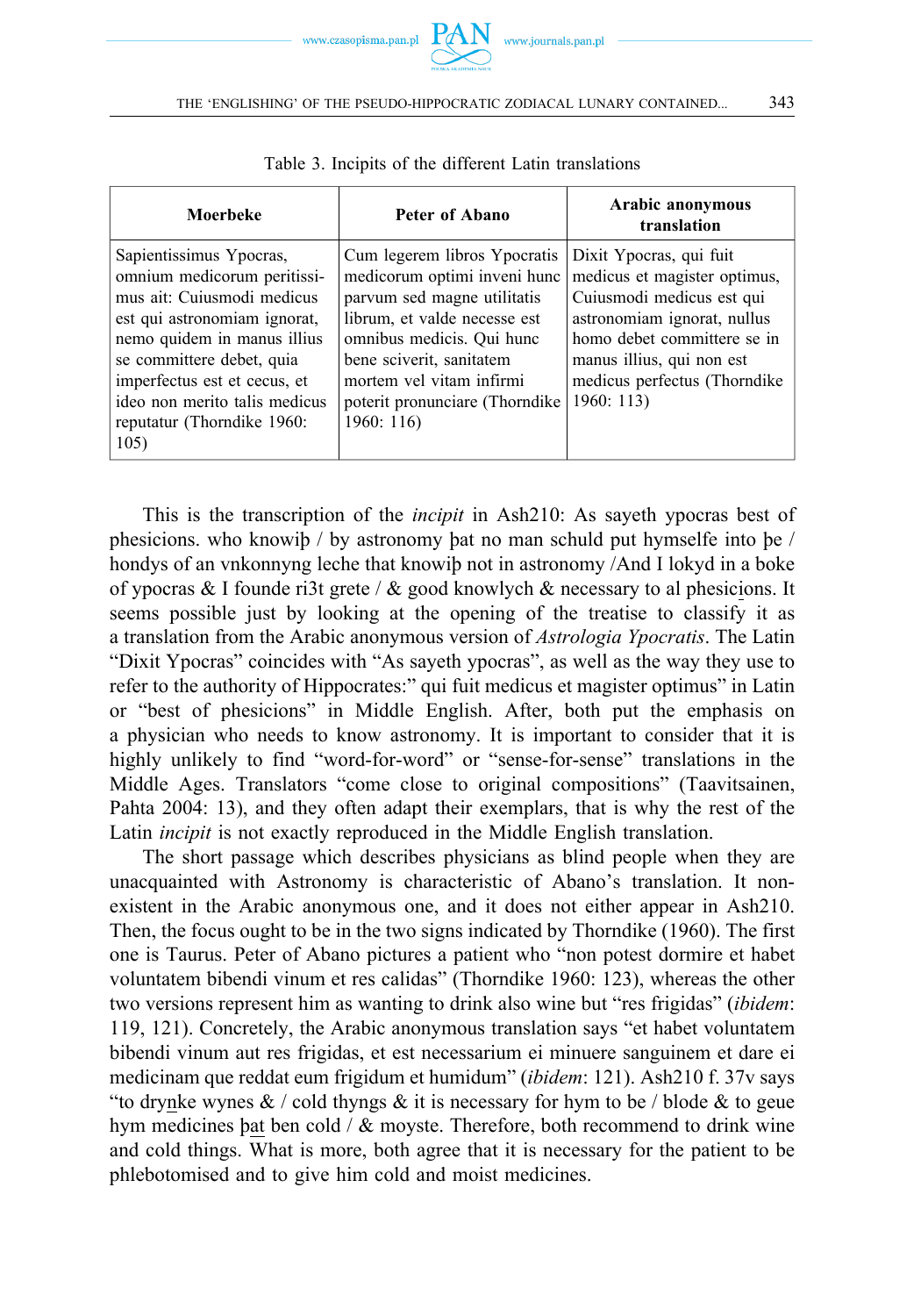

Pisces stands for another relevant passage. It is interesting to draw special attention to the end of this sign and concentrate on the dissimilarities found among the three Latin versions to collate them with the vernacular translation in Ash210 (see Table 4):

| Table 4. Ending of Piscis of the different Latin and Middle English translations |  |  |
|----------------------------------------------------------------------------------|--|--|
|----------------------------------------------------------------------------------|--|--|

| Moerbeke                                                                                                                                                                                                                                                                                                     | Peter of Abano                                                                                                                                                                                       | Arabic anonymous<br>translation                                                                                                                                                                                                 | Middle English<br>translation                                                                                                                                                 |
|--------------------------------------------------------------------------------------------------------------------------------------------------------------------------------------------------------------------------------------------------------------------------------------------------------------|------------------------------------------------------------------------------------------------------------------------------------------------------------------------------------------------------|---------------------------------------------------------------------------------------------------------------------------------------------------------------------------------------------------------------------------------|-------------------------------------------------------------------------------------------------------------------------------------------------------------------------------|
| et quando pervenerit<br>luna ad locum in quo<br>erat, si Venus aut<br>Iupiter fuerit cum ea,<br>evadet. Si autem fuerit<br>Mars cum ea, erit<br>infirmitas ex colera et<br>sanguine. Et per<br>auxilium fortunarum<br>ad lunam liberabitur<br>et per nocumentum<br>malorum morietur<br>(Thorndike 1960: 126) | si autem fuerit Mars<br>cum ea, erit infirmitas<br>ex colera et sanguine<br>et per auxilium<br>fortunarum ad lunam<br>liberabitur, et per<br>nocumentum malorum<br>morietur (Thorndike<br>1960: 129) | cum luna fuerit in<br>Piscibus et Mars cum<br>ea, erit infirmitas ex<br>nimio calore interiori<br>et est opus ei ut minuat<br>sanguinem. Et si<br>fortuna aspexerit eam,<br>vivet; sin autem<br>morietur (Thorndike<br>1960:128 | and after with hete<br>inwardly and it shalbe<br>necessary for hym to<br>be lete blode and if<br>fortune behold hyr et<br>sinanter morietur et<br>sufficit (Ash210, f.<br>42r |

In Ash210 f. 42r, it is possible to read "hot inwardly" as the Arabic-Latin translation says "calore interiori". However, the two most important aspects to highlight about the ending of the treatise are: 1) Ash210 contains the "word-byword" translation of "et si fortuna" – " $&$  if fortune"; 2) Ash210 shows the same Latin sentence to close the tract: "sin autem morietur"

Some manuscripts of Moerbeke's version also contained "a passage on the fixed stars (*Stelle fixe*) which is appended at the ending, after the treatment of the influence of the moon in the twelve signs which terminates the treatise with the consideration of Pisces" (Thorndike 1960: 109). This passage is non-existent either in the anonymous Arabic translation and in Ash210.

## **CONCLUSIONS**

"Middle English prognostic material based upon astrological principles still remains ill-defined and little analyzed" (Means 1992: 367). Zodiacal lunaries in general and *Þe boke of ypocras* in particular, have been finally identified in many late medieval English manuscripts. Its importance has been brought to light thanks to the research carried out by Diego-Rodríguez (2017, 2018 and 2019) and De la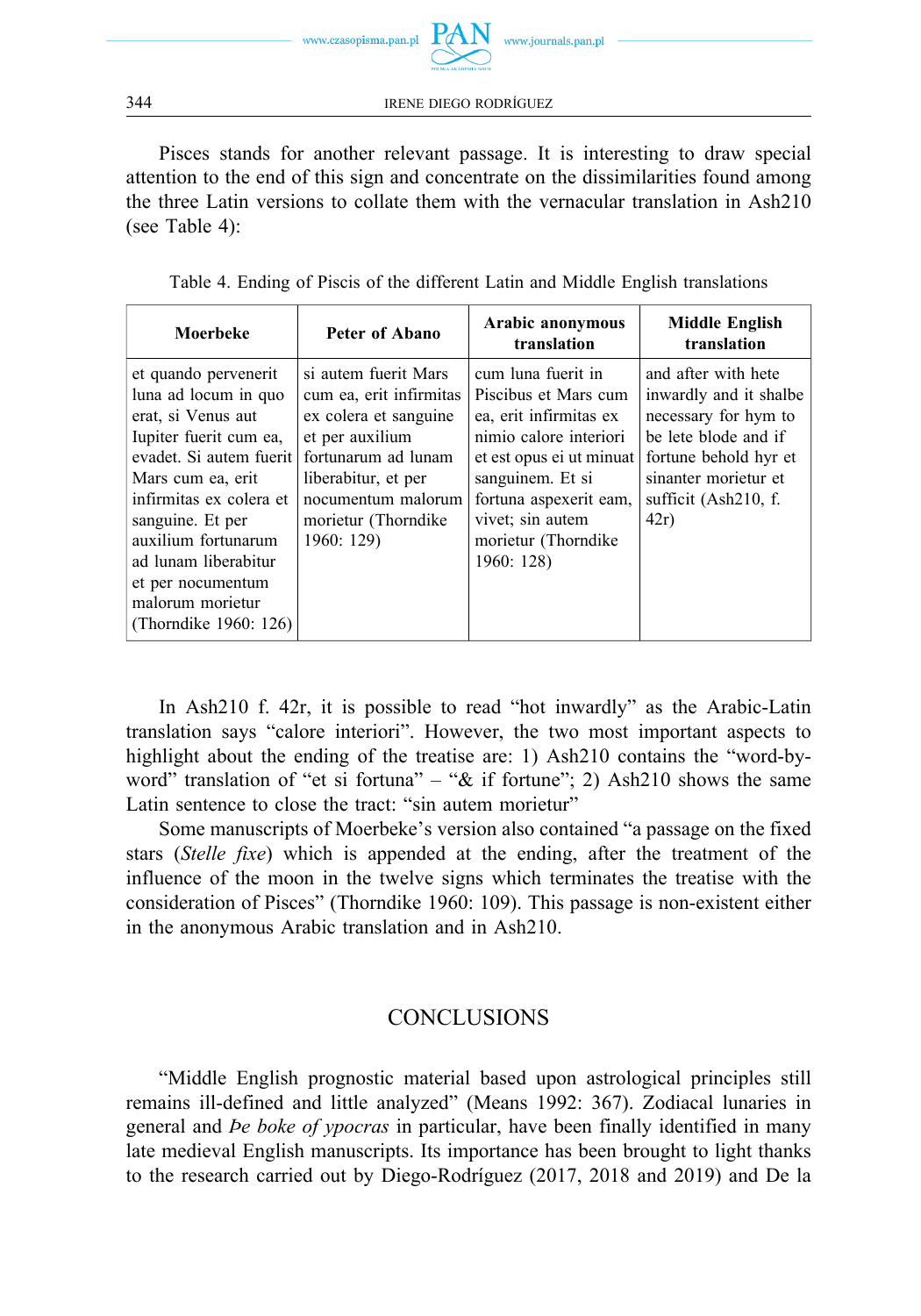Cruz-Cabanillas and Diego-Rodríguez (2018). This piece of work has contributed to dismiss the treatise contained in Ashmole 210 (ff. 36v42r) from the index of manuscripts which *Þe boke of ypocras*.

It has also demonstrated that the treatise contained in Ashmole MS 210 (ff. 36v42r) is a vernacular translation of *Astrologia Ypocratis*, more concretely from the Latin text translated from an Arabic version. The translation of *Þe boke of ypocras* into the vernacular, has followed the same patterns as the great majority of astrological medical tracts. This translation, first into Latin from Greek and Arabic sources, has been widely studied (Kibre 1945, 1977, 1978; Thorndike 1960). The subsequent translation into Middle English has, however, been largely neglected by scholarship. This neglect has been responsible for the wrong associations of *Þe boke of ypocras* with the Latin exemplar entitled *Astrologia Ypocratis*. This article has successfully managed to end the bond between these two treatises.

This research is yet another example of how fifteenth-century Middle English texts remain partially understood as "the great majority of these texts remain unidentified in infrequently consulted fifteenth-century manuscripts" (Voigts 1995: 185). This constitutes an obstacle for the study of the process of of vernacularization of thousands of scientific and medical texts in late medieval England. In conclusion, zodiacal lunaries are a genre worthy to be further explored and therefore, this article leaves the door open for future research as parallel copies to Ash210 (ff. 36v42r) need to be found as well as the Latin exemplar of *Þe boke of ypocras* or the Middle English translations of the other Latin versions of *Astrologia Ypocratis*.

## REFERENCES

### MANUSCRIPTS

Cambridge, Gonville & Caius College MS 336/725 Cambridge, Gonville & Caius College MS 457/395 Cambridge, Trinity College MS 1404 Cambridge, Trinity College MS R.14.52 Durham, Durham University Library Cosin MS V.IV.7 Florence, Biblioteca Medicea Laurenziana MS Ashb. 206 Gerona, Gerona Catedral MS 75 Glasgow, Glasgow University Library, Hunter MS 461 Glasgow University Library, Hunter MS 513 London, British Library, Additional MS 12195 London, British Library, Harley MS 1736 London, British Library, MS Harley 2375 London, British Library, Harley MS 2378 London, British Library, Sloane MS 340 London, British Library, Sloane MS 73 London, Royal College of Physicians MS 384 London, Wellcome MS 7117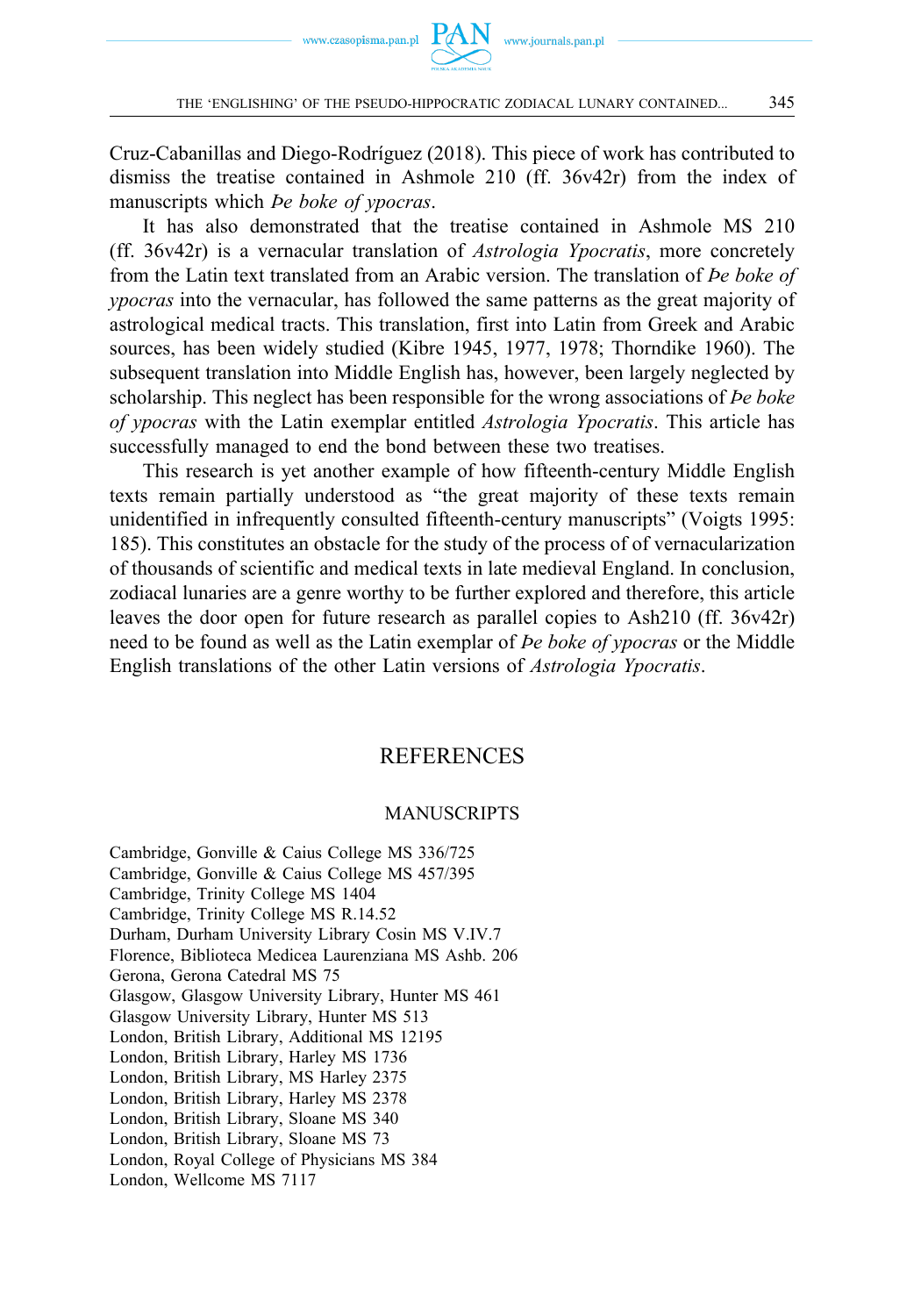

- Madrid, Biblioteca Nacional MS 3370
- Madrid, Biblioteca Nacional MS 10063
- Madrid, Biblioteca Nacional MS 17961
- Oxford, Bodleian Library, Ashmole MS 210
- Oxford, Bodleian Library, Ashmole MS 393
- Oxford, Bodleian Library, Ashmole MS 1405
- Oxford, Bodleian Library, Selden Supra MS 73

### PRINTED SOURCES

ALBY J.C. (2004): *La concepción antropológica de la medicina hipocrática*, "Enfoques", 1/16: 5–29.

- BLACK H.W. (1845): *Manuscripts Bequeathed Unto the University of Oxford by Elias Ashmole, Esq., M.D., F.R.S., Windsor Herald. And of Some Additional MSS: Contributed by Kingsley, Lhuyd, Borlase, and Others*, Oxford University Press, Oxford.
- BRASWELL L. (1984): *Utilitarian and Scientific Prose*, in: EDWARDS, A.S.G. (ed.), *Middle English Prose: A Critical Guide to Major Authors and Genres*, Rutgers University Press, New Brunswick, 337–388.
- CAPEL H. (1998–9): *Medicina y clima en la España del siglo XVIII*, "Revista de Geografía", 32–33: 79–105.
- CHADWICK J., MANN W.N. (1950): *The Medical Works of Hippocrates: A New Translation from the Original Greek Made Especially for English Readers*, Blackwell Scientific Publications, Oxford.
- CRAIK E.M. (2015): *The Hippocratic Corpus: Content and Context*, Routledge, Abingdon.
- CROSS R.A. (2004): *A Handlist of Manuscripts Containing English: in the Hunterian Collection Glasgow University Library*, Glasgow University Library, Glasgow.
- DE LA CRUZ-CABANILLAS I., DIEGO-RODRÍGUEZ I. (2018): *Astrological medicine in Middle English: The case of Þe Booke of Ypocras*, in: ESTEVE-RAMOS M.J., PRADO-PÉREZ J.R. (eds.), *Textual Reception and Cultural Debate in Medieval English Studies*, Cambridge Scholars, Newcastle upon Tyne, 79–99.
- DIEGO-RODRÍGUEZ I. (2017): *La medicina astrológica de Hipócrates en los manuscritos medievales Ingleses: un estudio lingüístico*, in: ROS-MAGÁN G., ORTEGA A.G., MARTÍNEZ C.T., (eds.), *Sextas Jornadas de Jóvenes Investigadores de la Universidad de Alcalá (Humanidades y Ciencias Sociales)*, Servicio de Publicaciones de la Universidad de Alcalá, Alcalá de Henares, 147–152.
- ID. (2018): *Mapping the language of the Pseudo-Hippocrates' Lunary GUL MS Hunter 513 (ff. 98r*–*104r)*, in: DÍAZ-FERRO M., DIZ-FERREIRA J., PÉREZ- PÉREZ A., VARELA-SUÁREZ A. (eds.), *Novas Perspectivas na Lingüística Aplicada*, Axac, Lugo, 125–131.
- ID. (2019): *Historical Linguistics & Palaeography, Two Inseparable Tools to Teach History of the English Language*, "Estudios Interlingüísticos", 7: 29–40.
- DURHAM UNIVERSITY SPECIAL COLLECTIONS DUL MS Cosin V.IV.7 Astrologia & Medica (Eng. & Lat.) s. xv med, [<https://www.dur.ac.uk/library/asc/theme/medmss/apviv7/>](https://www.dur.ac.uk/library/asc/theme/medmss/apviv7/) [last access: 24 July 2018].
- ELDREDGE L.M. (1992): *The Index of Middle English Prose, Handlist IX: A Handlist of Manuscripts containing Middle English Prose in the Ashmole Collection, Bodleian Library, Oxford*, D.S. Brewer, Cambridge.
- FRENCH R. (1994): *Astrology in medical practice*, in: GARCÍA-BALLESTER L., FRENCH R., ARRIZABALAGA J., CUNNINGHAM A., (eds.), *Practical Medicine from Salerno to the Black Death*, Cambridge University Press, Cambridge: 30–59.
- HENSLOW G. (1972): *Medical Works of the Fourteenth Century together with a List of Plants Recorded in Contemporary Writings, with their Identifications*, Burt Franklin, New York.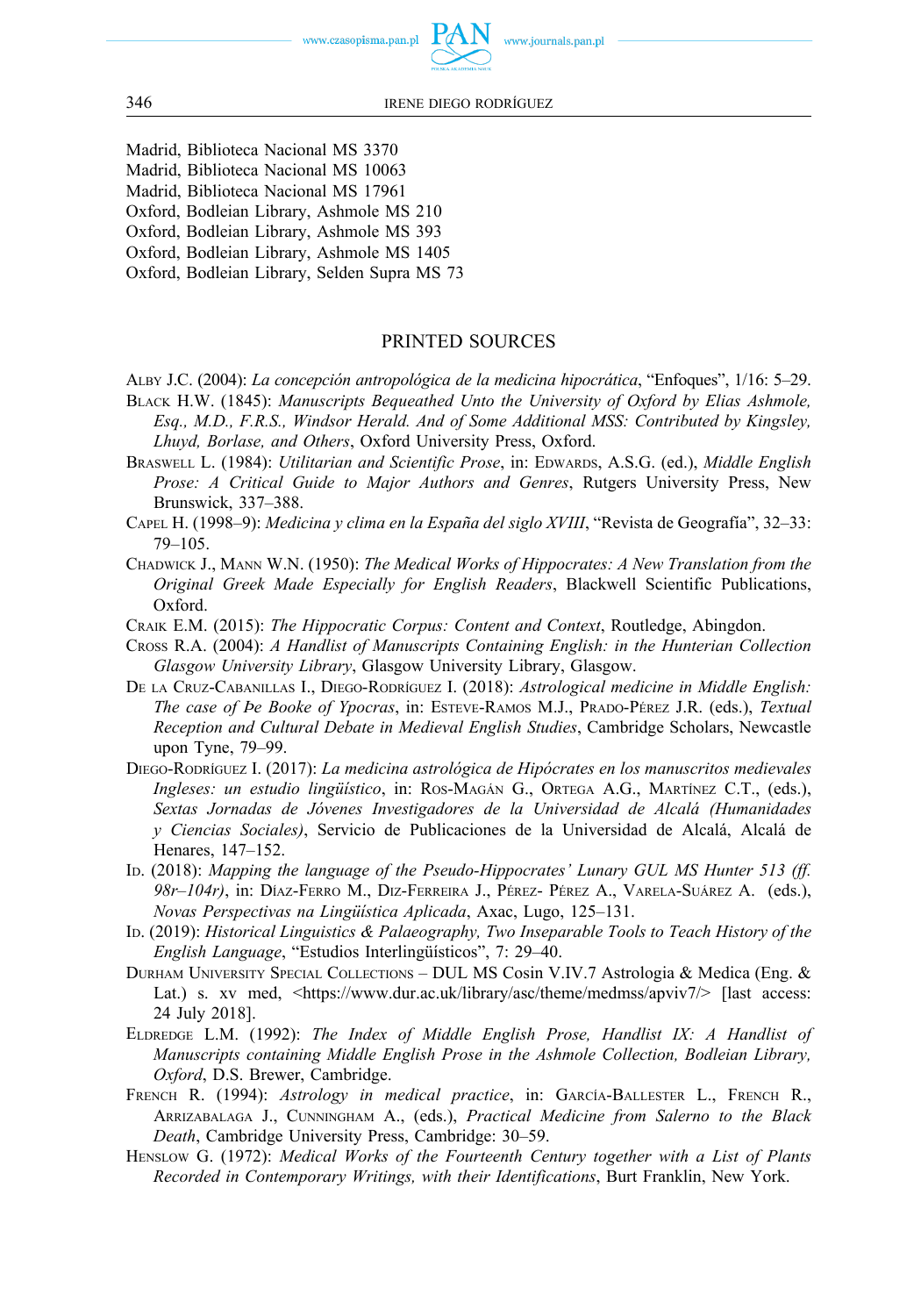- IBNOU-ZAHIR I. (2010): *Philosophical regimen and problematic identity in the healer: Hippocrates to Avicenna*, in: WESTERHOF D. (ed.), *The Alchemy of Medicine and Print*, Four Courts Press, Portland, 179–192.
- KEISER G.R. (1998): *Works of science and information*, in: HARTUNG A.E. (ed.), *A Manual of the Writings in Middle English 1050-1500, Vol. 10*, Connecticut Academy of Arts and Sciences, New Haven, 3593–3953.
- KER N.R. (2002): *Medieval Manuscripts in British Libraries*, 5 vols. Clarendon Press, Oxford.
- KIBRE P. (1945): *Hippocratic writings in the Middle Ages*, "Bulletin of the History of Medicine", 18: 371–412.
- ID. (1984): "Astronomia or Astrologia Ypocratis", (1978): *Science and History: Studies in Honor of Edward Rosen, Studia Corpenica*, 16, 133–166. Reproduced in *Studies in Medieval Science. Alchemy, Astrology, Mathematics and Medicine*, The Hambledon Press, London.
- ID. (1985): "Hippocrates Latinus: Repertorium of Hippocratic Writings in the Latin Middle Ages (III)", (1977): *Traditio*, 33, 253–295. Reproduced in *Hippocrates Latinus: Repertorium of Hippocratic Writings in the Latin Middle Ages*, Fordham University Press, New York.
- LAÍN-ENTRALGO P. (1970): *La Medicina Hipocrática*. Ediciones de la Revista de Occidente S.A., Barcelona.
- LEWIS R.E., BLAKE N.F., EDWARDS A.S.G. (1985): *Index of Printed Middle English Prose*, Garland Publishing INC, New York and London.
- LLOYD G.E.R. (ed.), (1987): *Hippocratic Writings*, trans. by CHADWICK J., MANN W.N., Penguin Books, New York.
- LÓPEZ-PÉREZ J.A. (1987): *Problemas lingüísticos en los escritos Hipocráticos: el tratado* Sobre los Humores, "Emerita", 55: 253–263.
- MADAN F., CRASER H.H.E. (1992): *A Summary Catalogue of Western Manuscripts in the Bodleian Library at Oxford which have not Hitherto been Catalogued in the Quarto Series with references to the Oriental and Other Manuscripts*, Vol, II, Part I, Clarendon Press, Oxford.
- MEANS L. (1992): *Electionary, lunary, destinary, and questionary: Toward defining categories of Middle English prognostic material*, "Studies in Philology", 89/4: 367–403.
- ID. (1993): *Medieval Lunar Astrology: A Collection of Representative Middle English Texts*, The Edwin Mellen Press, Lewiston N.Y.
- MEDIEVAL MANUSCRIPTS IN OXFORD LIBRARIES A Catalogue of Western Manuscripts at the Bodleian Libraries and selected Oxford Colleges, [<https://medieval.bodleian.ox.ac.uk/>](https://medieval.bodleian.ox.ac.uk/) [last access: 24 July 2018].
- MINNIS A. (2010): *Medieval Theory of Authorship: Scholastic Literary Attitudes in the Later Middle Ages*, University of Pennsylvania Press, Philadelphia.
- PAGE S. (2002): *Astrology in Medieval Manuscripts*, University of Toronto Press, Toronto.
- PAHTA P., TAAVITSAINEN I. (1995): *Authorities in medieval medical treatises*, in: HATAKKA J.J.M., PEITSARA K. (eds.), *The New Courant 3*, University of Helsinki, Helsinki: 97–107.
- ID. (2004): *Vernacularisation of scientific and medical writings*, in: TAAVITSAINEN I., PAHTA P. (eds.), *Medical and Scientific Writing in Late Medieval English*, Cambridge University Press, Cambridge: 1–22.
- PEDERSEN O. (1987): *Astronomy*, in: LINDBERG D.C. (ed.), *Science in the Middle Ages*, University of Chicago Press, Chicago: 303–337.
- POTTER P. (1988): *Short Handbook of Hippocratic Medicine*, Les Éditions du Sphinx, Québec.
- RAWCLIFFE C. (1995): *Medicine & Society in Later Medieval England*, Alan Sutton, Stroud.
- ROBBINS R.H. (1966): *The physician's authorities*, in: BRAHMER M., HELSZTYŃSKI S., KRZYŻA-NOWSKI J., (eds.), *Studies in Language and Literature in Honour of Margaret Schlauch*, Polish Scientific Publishers, Warszawa, 335–341.
- SIRAISI N.G. (1990): *Medieval & Early Renaissance Medicine: An Introduction to Knowledge and Practice*, The University of Chicago Press, Chicago.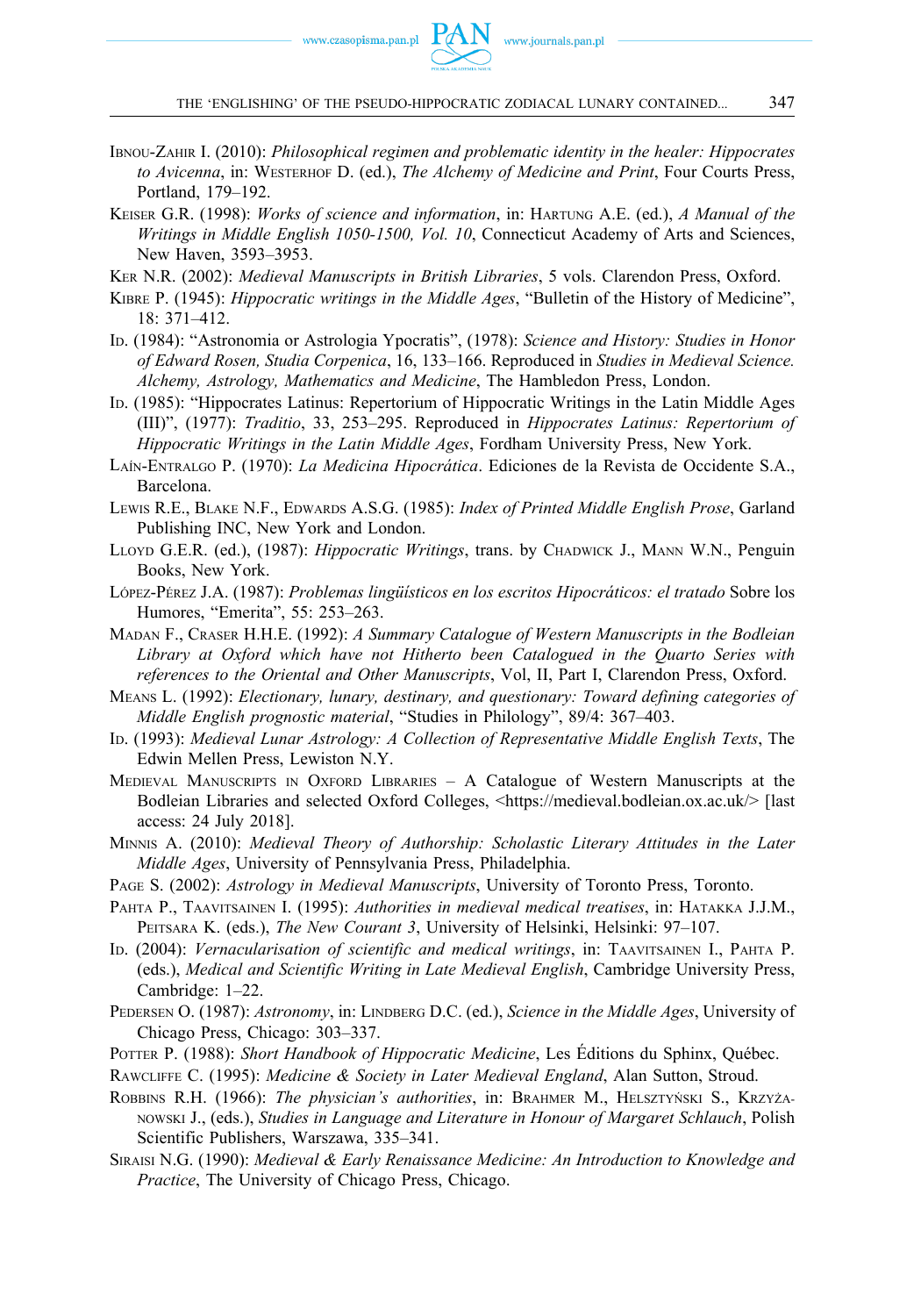

- TAAVITSAINEN I. (1987): *The identification of Middle English lunary manuscripts*, "Neuphilologische Mitteilungen", 88: 18–26.
- ID. (1988): *Middle English Lunaries: A Study of the Genre*, Société Néophilologique, Helsinki.
- ID. (1994): *A zodiacal lunary for medical professionals*, in: MATHESON L.M. (ed.), *Popular and Practical Science of Medieval England*, Colleagues Press, East Lansing MI., 283–300.
- TAVORMINA M.T. (2009): *Practice, theory and authority in a Middle English text: Barton's urines which he treated at Tilney*, "Journal of Nephrology", 22: 33–41.
- THORNDIKE L. (1944): *Manuscripts of the writings of Peter of Abano*, "Bulletin of the History of Medicine", 14: 201–219.
- ID. (1960): *The three Latin translations of the Pseudo-Hippocratic Tract on astrological medicine*, "Janus", 46: 104–129.
- UNIVERSITY OF GLASGOW SPECIAL COLLECTIONS, <[https://www.gla.ac.uk/myglasgow/archivespe](https://www.gla.ac.uk/myglasgow/archivespecialcollections/manuscripts/?ID=36040)[cialcollections/manuscripts/?ID=36040>](https://www.gla.ac.uk/myglasgow/archivespecialcollections/manuscripts/?ID=36040) [last access: 9 July 2018].

VOIGTS L.E. (1994): *The golden table of Pythagoras*, in: MATHESON L.M. (ed.), *Popular and* 

- *Practical Science of Medieval England*, Colleagues Press, East Lansing MI., 123–140.
- ID. (1995): *Multitudes of Middle English medical manuscripts, or the englishing of science and medicine*, in: SCHLEISSNER M.R. (ed.), *Manuscript Sources of Medieval Medicine: A Book of Essays,* Garland, London and New York: 183–196.
- VOIGTS L.E., KURTZ P.D. (2000): *Scientific and Medical Writings in Old and Middle English: An Electronic Reference CD*, University of Michigan Press, Michigan.
- YOUNG J., AITKEN P.H. (1908): *A Catalogue of the Manuscripts in the Library of the Hunterian Museum in the University of Glasgow*, MacLehose, Glasgow.

### APPENDIX

#### PRINTED BOOKS

- BRASWELL L. (1984): *Utilitarian and scientific prose*, in: EDWARDS A.S.G. (ed.), *Middle English Prose: A Critical Guide to Major Authors and Genres*, Rutgers University Press, New Brunswick: 337–388.
- HENSLOW G. (1972): *Medical Works of the Fourteenth Century together with a List of Plants recorded in Contemporary Writings, with their identifications*. Burt Franklin, New York.
- KEISER G.R. (1998): Works of science and information", in: HARTUNG A.E. (ed.), *A Manual of the Writings in Middle English 1050*–*1500*, Vol. 10. Connecticut Academy of Arts and Sciences, New Haven, Conn.: 3593–967.
- KER N.R. (1969–2002): *Medieval Manuscripts in British Libraries*, 5 vols., Claarendon Press, Oxford.
- KIBRE P. (1977): *Hippocrates Latinus: Repertorium of Hippocratic Writings in the Latin Middle Ages (III)*, in: *Traditio*, Vol. 33, 253–295. Reproduced in Hippocrates Latinus: Repertorium of Hippocratic Writings in the Latin Middle Ages.: Fordham University Press, New York, 1985.
- ID. (1978): *Astronomia or Astrologia Ypocratis*, in: *Science and History: Studies in Honor of Edward Rosen, Studia Corpenica*, Vol. 16: 133–166. Wroclaw, Warsaw, Krakow, Gdansk and Ossolineum: The Polish Academy of Sciences Press. Reproduced in Studies in *Medieval Science. Alchemy, Astrology, Mathematics and Medicine*. London: The Hambledon Press, 1984.
- LEWIS R.E., BLAKE N.F., EDWARDS A.S.G. (1985): *Index of Printed Middle English Prose*. New York & London: Garland Publishing INC.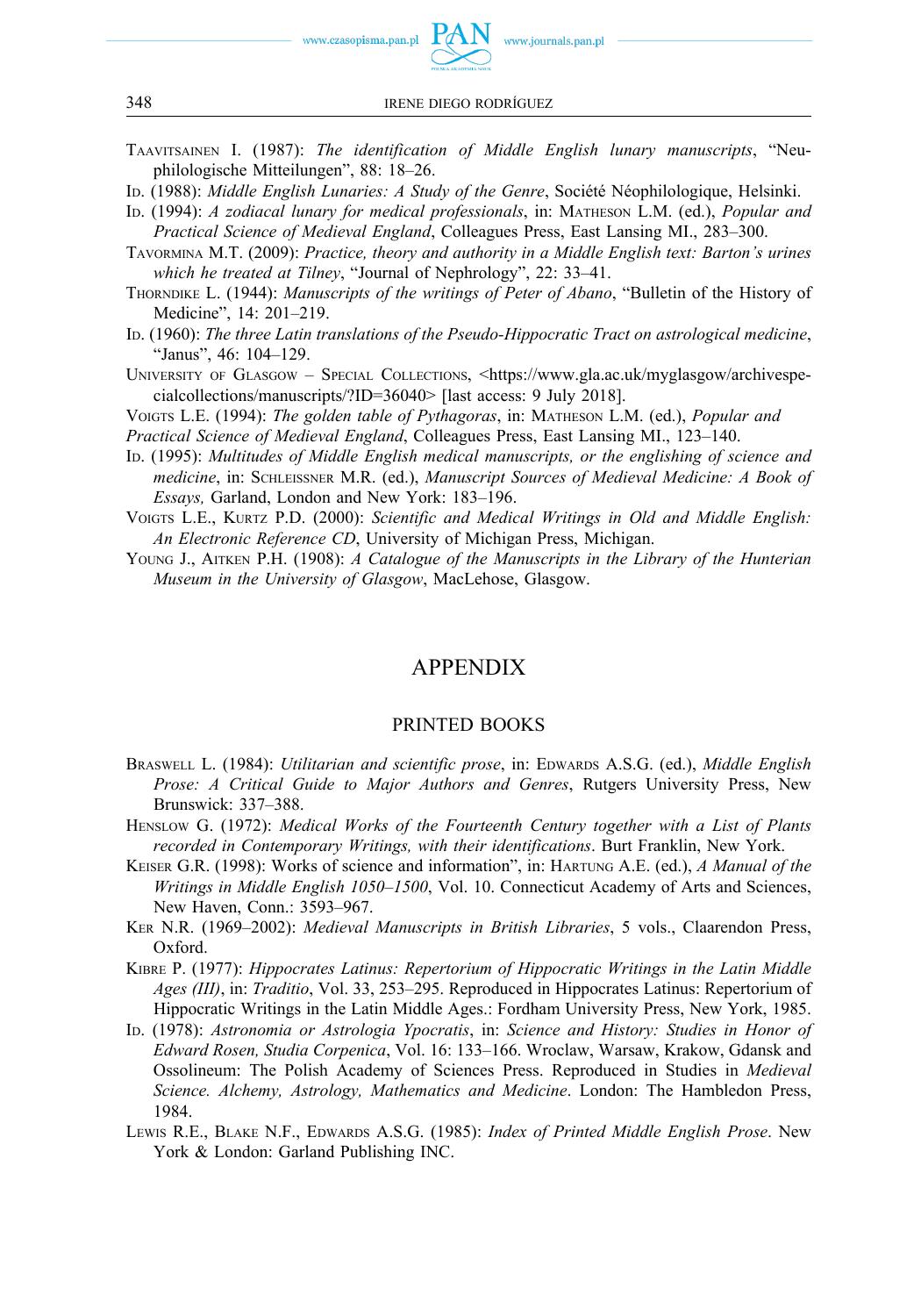- MEANS L. (1992): *Electionary, lunary, destinary, and questionary: Toward defining categories of Middle English prognostic material*, "Studies in Philology", 89/4: 367–403.
- ID. (1993): *Medieval Lunar Astrology: a collection of representative Middle English texts*, The Edwin Mellen Press, New York.
- TAAVITSAINEN I. (1987): *The identification of Middle English lunary manuscripts*, "Neuphilologische Mitteilungen", 88: 18–26.

ID. (1988): *Middle English Lunaries: A Study of the Genre*, Société Néophilologique, Helsinki.

VOIGTS L.E., KURTZ P.D. (2000): *Scientific and Medical Writings in Old and Middle English: An Electronic Reference CD*, University of Michigan Press, Ann Arbor.

### DURHAM UNIVERSITY LIBRARY MSS

DURHAM UNIVERSITY SPECIAL COLLECTIONS – DUL MS Cosin V.IV.7 Astrologia & Medica (Eng. & Lat.) s. xv med., <[https://www.dur.ac.uk/library/asc/theme/medmss/apviv7/>](https://www.dur.ac.uk/library/asc/theme/medmss/apviv7/) [last access: 24 July 2018].

#### BODLEIAN LIBRARY MSS

- BLACK H.W. (1845): *Manuscripts Bequeathed unto the University of Oxford by Elias Ashmole, Esq., M.D., F.R.S., Windsor Herald. And of Some Additional MSS: Contributed by Kingsley, Lhuyd, Borlase, and Others*, Oxford University Press, Oxford.
- ELDREDGE L.M. (1992): *The Index of Middle English Prose, Handlist IX: A Handlist of Manuscripts containing Middle English Prose in the Ashmole Collection, Bodleian Library, Oxford*, D.S. Brewer, Cambridge.
- MADAN F., CRASER H.H.E. (1922): *A Summary Catalogue of Western Manuscripts in the Bodleian Library at Oxford which have not Hitherto been Catalogued in the Quarto Series with references to the Oriental and Other Manuscripts*, Vol, II, Part I, Clarendon Press, Oxford.
- MEDIEVAL MANUSCRIPTS IN OXFORD LIBRARIES A Catalogue of Western Manuscripts at the Bodleian Libraries and selected Oxford Colleges, [<https://medieval.bodleian.ox.ac.uk/>](https://medieval.bodleian.ox.ac.uk/) [last access: 24 July 2018].

#### TRINITY COLLEGE LIBRARY MSS

- JAMES M.R. (1901): *The Western Manuscripts in the Library of Trinity College, Cambridge. A Descriptive Catalogue*, Vol. 2, Cambridge University Press, Cambridge.
- ID. (1902): *The Western Manuscripts in the Library of Trinity College, Cambridge. A Descriptive Catalogue*, Vol. 3, Cambridge University Press, Cambridge.
- MONTAGUE R.J. (1901): *The Western Mansucripts in the Libray of Trinity College, Cambridge. A descriptive Catalogue.* Vol. 2., Cambridge University Press, Cambridge.
- ID. (1902): *The Western Mansucripts in the Libray of Trinity College, Cambridge. A descriptive Catalogue*. Vol. 3., Cambridge University Press, Cambridge.
- MOONEY L.R. (1995): *The Index of Middle English Prose, Handlist XI: Manuscripts in the Library of Trinity College, Cambridge*, D.S. Brewer, Cambridge.

#### GONVILLE & CAIUS COLLEGE MSS

MONTAGUE RHODES J. (1907): *A Descriptive Catalogue of the Manuscripts in the Library of Gonville and Caius College*, Vol. 1, Cambridge University Press, Cambridge.